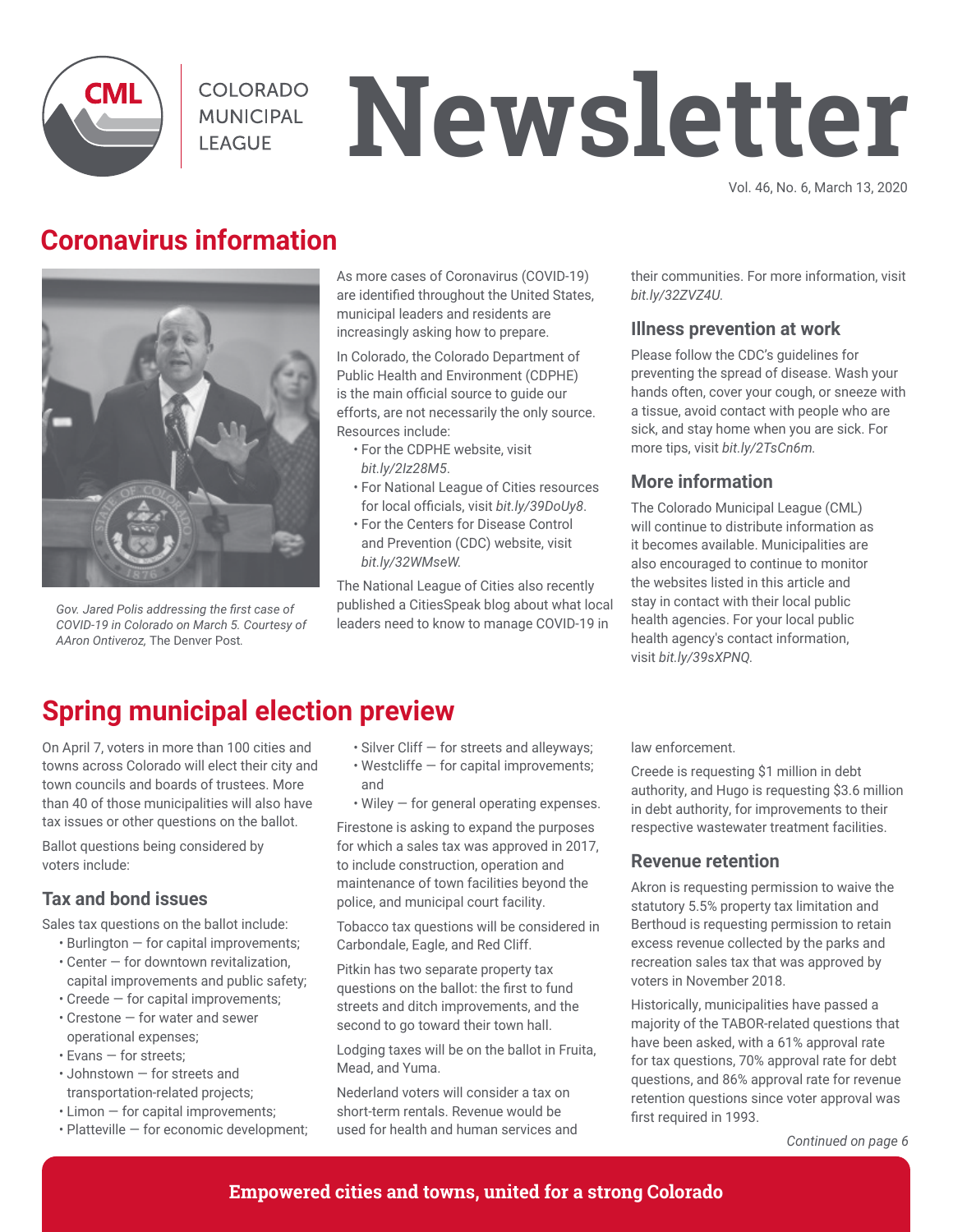## **Congratulations**

CML congratulates Mark Vanderbrook, who is celebrating his work anniversary in March.



**Mark Vanderbrook** Database Specialist 1 year

## **Save the date**

#### **Colorado Municipal League Annual Conference**

The 98th CML Annual Conference is **June 23–26** in Westminster. Visit *cml.org/ conference* for more information or to register.

#### **Spring Outreach meetings**

CML's annual Spring Outreach meetings will take place in mid-to-late May. These meetings are opportunities for attendees to learn about CML's legislative priorities and other issues. Stay tuned for more information.





*Steamboat Springs Police Department. Photo credit: Steamboat Springs*

Steamboat Springs is offering residents the opportunity to get to know the people who serve their community and understand the professional complexities of being a Steamboat Springs police officer during the 4th Annual Citizens' Academy.

"Our community is stronger together and this program provides unique insights into the department, modern policing and public safety," said Chief Cory Christensen. "With a strong reputation from past participants, the academy has established itself as a key community leadership program, and I urge

community members to take part in this civic educational program."

Designed to enhance the community's knowledge about local law enforcement along with their duties and responsibilities, the 2020 Citizens' Academy runs for seven weeks and brings around a dozen community members together for two hours every Wednesday evening from April 29 through June 10. Held at the Combined Law Enforcement Facility, all classes are instructed by police personnel and there is no cost to the student.



#### COLORADO MUNICIPAL **Newsletter** LEAGUE

*CML Newsletter* (ISSN 7439903) is published biweekly by the Colorado Municipal League, 1144 Sherman St., Denver, CO 80203-2207, for Colorado's municipal officials. (USPS 075-590) Periodical postage paid in Denver, Colorado.

#### **Designer and editor: Courtney Forehand Circulation/mailing lists: Mark Vanderbrook**

POSTMASTER: Send address change form 3579 to Colorado Municipal League, 1144 Sherman St., Denver, CO 80203-2207; (p) 303-831-6411 / 866-578-0936; (f) 303-860-8175.

Subscription to *CML Newsletter* is offered as a portion of member dues. Cost to nonmembers is \$300 a year.

**Get this newsletter by email. The CML Newsletter is available by email three days before it arrives in the mail! Sign up at**  *bit.ly/CMLNewsletter***.**

## **CML trainings for municipal officials**

#### **Introduction to Municipal Government workshops**

Join Kevin Bommer, CML executive director, and Tami Tanoue, Colorado Intergovernmental Risk Sharing Agency (CIRSA) executive director, for an introduction to municipal government. These three-hour workshops will provide newly elected or newly hired municipal officials with the basics to help them get started in their new roles. Introduction to Municipal Government trainings are free to attend and lunch is provided. Here are more details:

- Lamar on **April 20** from noon to 3 p.m. at the Cultural Event Center.
- Brush on **April 21** from 9 a.m. to noon at the Course at Petters Park.
- Montrose on **May 1** from noon to 3 p.m. at the Montrose Pavilion and Event Center.
- Glenwood Springs on **May 11** from 11 a.m. to 2 p.m. at the Glenwood Springs City Hall in Council Chambers on the first floor.

For more information, visit *bit.ly/39sOhCM.*

#### **Effective Governance workshop**

Newly elected municipal officials are inited to attend this full-day workshop inDenver on **May 20**. Topics include ethics and liability, open meetings, staff/council relations, parliamentary procedures, budgeting, and working with the media. More information coming soon.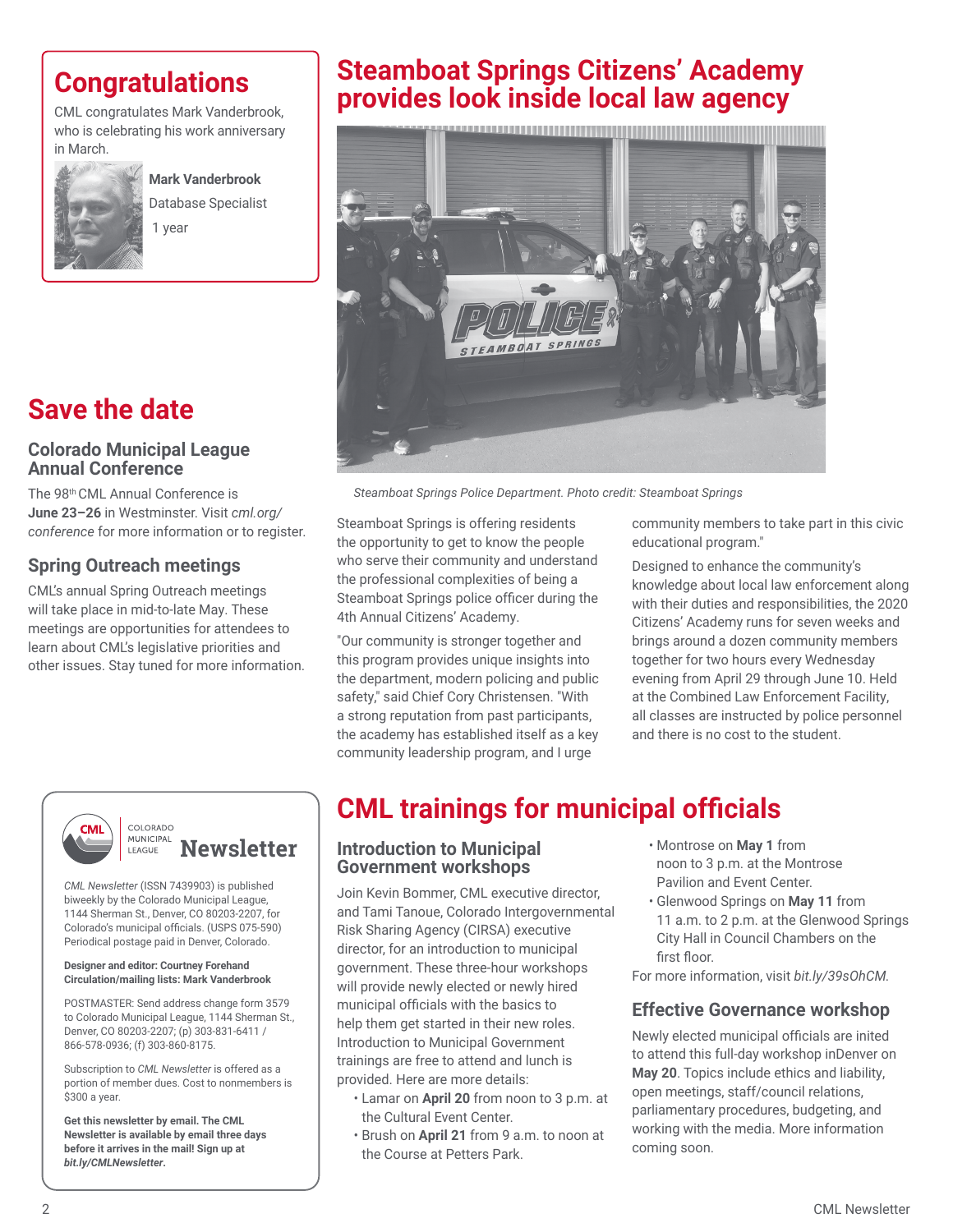## **Congratulations**



*Retiring Brush City Attorney Bo Chapin receives a commemorative plaque from Brush Mayor Rick Bain as Councilmember John Gotto looks on. Photo courtesy of Jack Harvel and the*  Fort Morgan Times*.*

CML congratulates **Bo Chapin** on his retirement as the Brush city attorney after 38 years.

Chapin said of his retirement; "I entered this position at the organizational meeting in Jan. 1982, and during that long time I have seen this vibrant city change immensely, to include the redirection of its economy away from a sole reliance on the agricultural sector with the permitting of the private prison in the Industrial Park, the cogen plant and greenhouse to the south of town, and

now a return to agriculture with the city's development of the Agripark. It has been a great run for Brush that I am proud to have been a part of."

"Other veteran municipal attorneys in Colorado always looked up to Bo Chapin," said CML General Counsel David Broadwell. "I considered Bo to be one of the leaders in our profession. His long tenure in service to the City of Brush may set a record that no one else will ever match."

## **CML scrapbook**



*Kevin Bommer, CML executive director, and Liz Hensley, CML president and Alamosa councilmember, presented Kathleen Harrison, CML meetings and events coordinator, with a plaque at the Feb. 21 CML Executive Board meeting to thank her for 22 years of service. Harrison's last day is March 31.*



*Loveland Mayor Jacki Marsh was a recent guest speaker for Habitat for Humanity of Colorado's legislative lunch at the History Colorado Center.* 

## **Could your city attorney use a hand?**

CML has joined with the University of Colorado Law School (*Colorado Law*) to identify law students who are interested in interning with our member municipalities. This is the ideal time to advertise summer internship opportunities at the law school. Creating a job posting is easy and can be done at *bit.ly/3aJDELQ*.

March 13, 2020 3 *Colorado Law* does not place minimum requirements on the rate of pay, the scope of work, or the length of the internship. Students

can work up to 20 hours per week during the semester, and can work part-time or full-time during the summer. There is no minimum time period for which a student must be employed — many employers hire students on a project or as-needed basis. Employers determine the rate of pay for interns, and governmental and nonprofit entities can specify an unpaid internship, but the current average is between \$15 and \$25 per hour. Students that intern in rural areas may be eligible for a

Colorado Opportunities scholarship available through the law school, so don't let your proximity to Boulder keep you from seeking out an intern.

If you have questions about the internship program, or would like to discuss other programs at *Colorado Law,* contact Marci Fulton, assistant dean for employer relations, by email at marci.fulton@colorado.edu or by phone at 303-492-7015.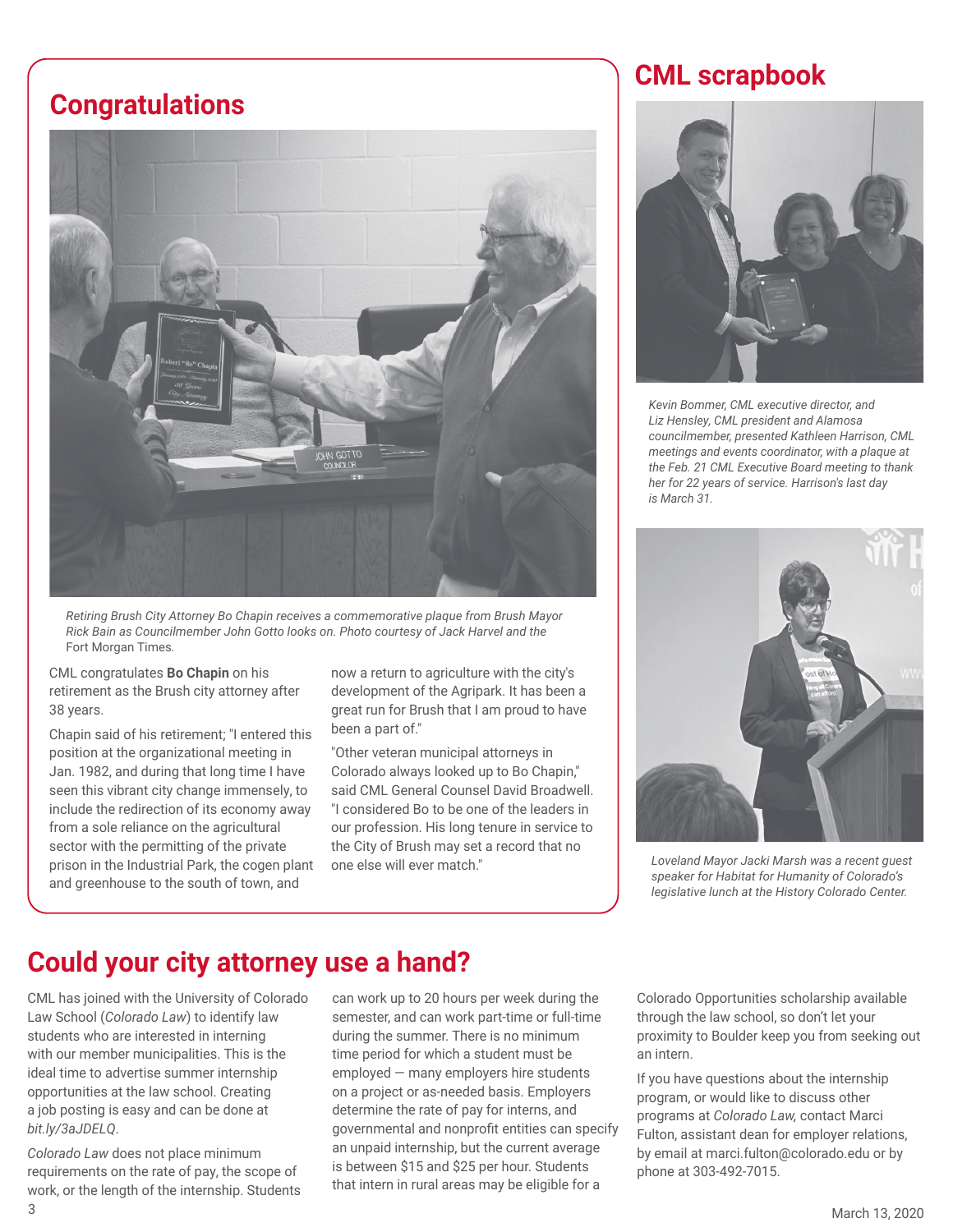## **Course notebook**

#### **2020 RAQC Communities Annual Conference**

To address critical air quality issues facing Denver Metropolitan area residents in 2020,



the Regional Air Quality Council (RAQC) will convene community stakeholders to discuss

ways to combat air pollution  $-$  specifically ground-level ozone. The RAQC's Simple Steps. Better Air. program team will hold its annual conference at the Colorado Municipal League on **April 9** from 10:30 a.m. to 12:30 p.m. Participants will learn how to utilize RAQC programs and hear the organization's current planning to support emissions reduction efforts. If you are interested in attending, please contact Sara Goodwin, communications director, at sgoodwin@raqc. org.

#### **History Colorado historic preservation workshops**

History Colorado is offering the following historic preservation workshops through the Rocky Mountain Center for Preservation: Historic Window Replacement: **March 14** in Pueblo, **April 4** in Platteville, and **May 16** in

Montrose. Oral History for Small Museums is **June 11–12** in Leadville. The Basics of Living History Interpretation is **July 16–17** in Leadville. Only the two window workshops are currently open for registration. For more information about the Pueblo workshop, visit *bit.ly/2vMuKyl.* For more information about the Platteville workshop, visit *bit.ly/2Trfu34*.

#### **Meeting for Certified Local Governments**

History Colorado is offering a regional meeting for Certified Local Governments on **March 19** in Manitou Springs. For more information and to register, visit *bit.ly/39vmBNA*.

#### **Denver Right-of-Way Asset Mapping Exchange**

Cities and towns across the country continue to face challenges managing their infrastructure while utilizing it to become a "Smart City." At this event, experts in digital mapping, broadband planning, and life-cycle asset management will discuss tools, tips, and case studies relevant for municipal professionals. Attendance at the Denver Right-of-Way Asset Mapping Exchange on **March 17** at the Arvada Convention Center is free of charge for government and public sector personnel. CML members can use the code "CML50" to take \$50 off the nonpublic sector registration fee. For more information and to register, visit *bit.ly/2T2oKcF*.

#### **Western Slope Financing Mechanism Tour**

CML and Downtown Colorado Inc. are pleased to announce their first annual Western Slope Financing Mechanism Tour on **March 19–20**. We will visit projects and partners in Grand Junction, with representatives from Montrose and Durango, to encourage an interactive experience to showcase what these tools can do, how they work with others, and what the plan is for the future. For more information, visit *bit.ly/3awLk3X.* 

### **Colorado Capital Conference**

Sens. Cory Gardner and Michael Bennet, along with Colorado Mesa University, the University of Colorado, and Colorado State University, invite you to join them in Washington, D.C., to interact with our nation's leaders and gain an enhanced understanding of the federal legislative process. One hundred Colorado residents will be selected to attend this unique, bipartisan conference in our nation's capital through a competitive selection process. Registration closes on **March 20**. For more information, visit *bit.ly/3bpPts3*.

# **Funding and technical assistance**

#### **Conservation service corps**

Conservation service corps in Colorado are currently scheduling projects. Corps execute a broad portfolio of projects including downtown revitalization, trail construction and maintenance, invasive species mitigation, and much more. For more information, visit *bit.ly/3aEMI4V.*

#### **USDA Reconnect Pilot Program**

U.S. Department of Agriculture (USDA) Reconnect Pilot Program offers funding for rural broadband, with applications due **March 16**. For more information, visit *bit.ly/38sOwwb.*

#### **USDA Rural Development grant**

USDA Rural Development offers a grant to establish and operate Agricultural Innovation Centers that will provide technical assistance to help rural businesses market value-added agricultural products. Apply by **March 20.** For more information, visit *bit.ly/2v43cnY.*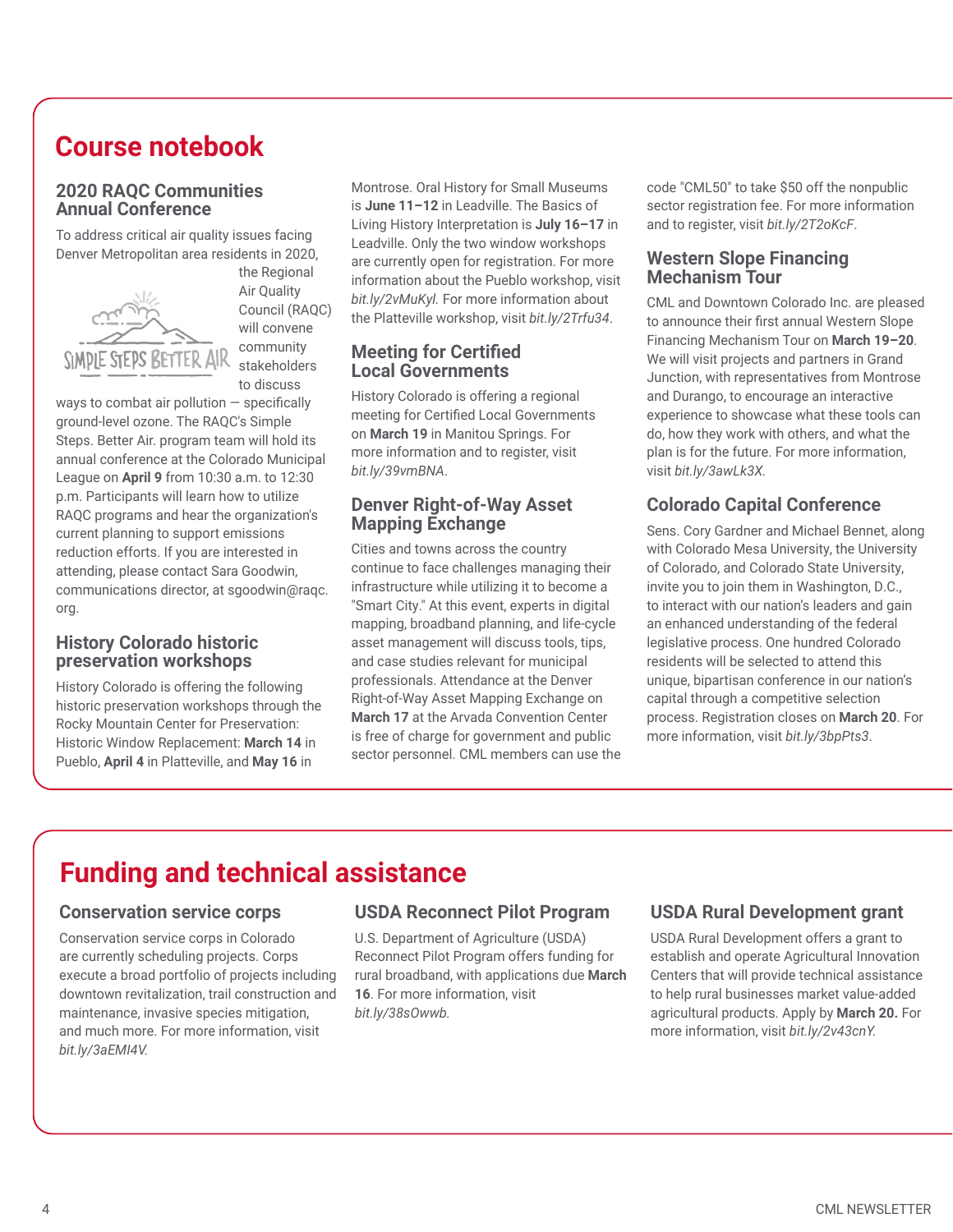#### **Community Resource Center**

The Community Resource Center is offering a workshop about finding funding on the web. The webinar is on **March 24**. For more information, visit *bit.ly/39fo8Xu.*

#### **Northwest Colorado Workforce**

Join Northwest Colorado Workforce Centers on **April 2** in Silverthorne for a community conversation on attracting and retaining a workforce in Colorado's mountain and resort communities. For more information, visit *bit.ly/2vMvKT7.* 

#### **SOCO Tourism Summit**

The SOCO Tourism Summit will travel to Cañon City, Florence, and Westcliffe **April 8–10** to hear what others are doing to attract visitors to their destinations and find opportunities to collaborate. For more information, visit *bit.ly/2SpIarC.*

#### **IN THE GAME annual conference**

Registration is open for Downtown Colorado Inc.'s 2020 IN THE GAME annual conference. The conference is a three-day interactive educational experience happening **April 14–17** in Colorado Springs. The conference will focus on harnessing national, state, and local resources to expand the way downtown champions think and provide real problem-solving opportunities. The conference will feature nationally-recognized keynotes and Colorado-based speakers, geared toward inspiring participants to action. For more information, visit *bit.ly/2T4PYiS* or contact Stephanie Owens by phone at 303-282-0625 or email at communications@downtowncoloradoinc. org.

#### **Colorado Byways 2020 Symposium**

Colorado Byways 2020 Symposium takes place **May 6–7** in Ouray. For more information, visit *bit.ly/2H3aZVl.* 

#### **Regional Economic Development Forum**

Register for the Regional Economic Development Forum nearest you! The Economic Development Council of Colorado is hosting events in Silverthorne (**May 7**) and Pueblo (**June 27**). For more information, visit *bit.ly/2ujdAba.* 

#### **Business Continuity Planning Workshop**

The Business Continuity Planning Workshop takes place on **May 13** in Basalt, and is a free event for small business owners, entrepreneurs, and community leaders for practical insight into building a comprehensive and reliable business continuity plan. Discuss strategies for building resilience to shock events like fires and floods and long-term stresses. For more information, visit *bit.ly/2xiu8B9*.

#### **Creative Industries Summit**

Save the dates of **May 14–15** for the Creative Industries Summit taking place in Steamboat Springs. For more information, visit *bit.ly/388MOkl.*

#### **Northeast 2020 Rural Philanthropy Days**

Northeast 2020 Rural Philanthropy Days, **June 9–11** in Limon and Hugo, is bringing increased access to resources to support sustainable rural nonprofits, increase engagement funders in rural communities, and encourage effective collaboration on a regional scale. For more information, visit *bit.ly/2S6a0dq.*

#### **The NextFifty Initiative**

The NextFifty Initiative is a one-time funding opportunity for Colorado nonprofit organizations and government entities that include education and outreach to adults over 50 years of age. The maximum grant award per organization is \$25,000. The deadline to apply is **March 20.** For more information, visit *bit.ly/32Xt9Cf.* 

#### **AARP's Community Challenge grants**

The next round of AARP's Community Challenge grants are a great way to spark quick-action change in communities — not only to enhance public spaces, but on transportation, housing, and other issues as well. Applications are due **April 1**. For more information, visit *bit.ly/2PQxjGI.*

#### **Community Facilities Technical Assistance and Training Grant Program**

USDA is offering grants through the Community Facilities Technical Assistance and Training Grant Program. These grants help rural communities with limited resources and staff access USDA funding for essential community facilities. Applications are due **April 30.** For more information, visit *bit.ly/2PU0qZt.*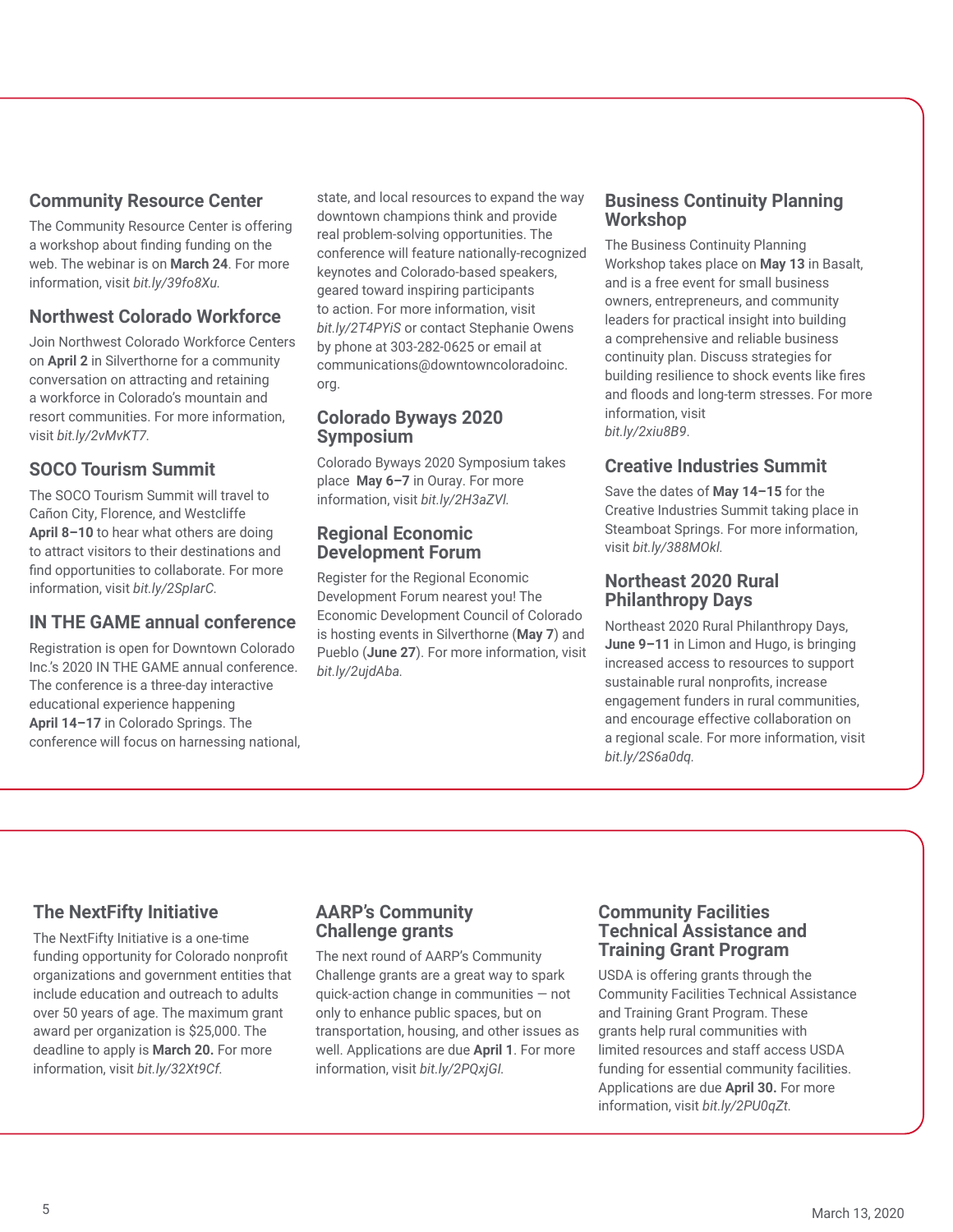## *"... spring election preview" continued from page 1*

#### **Governance**

Eagle voters will decide whether to adopt the home rule charter drafted by its home rule charter commission and Severance voters will consider an advisory question concerning whether the town should initiate the process to become a home rule municipality.

Ault and Pitkin are asking to reduce the number of trustees from six to four. Montezuma voters will consider eliminating term limits for elected officials.

Recalls are on the ballot in Elizabeth, Ordway, and Wiggins.

#### **Broadband**

Municipalities seeking approval to provide broadband service or partner with the private sector to provide that service include Frederick, Johnstown, and Monument.

#### **Marijuana**

Retail and medical marijuana businesses are on the ballot in:

- Dolores stores and dispensaries, cultivation, manufacturing, and testing;
- Kremmling stores and dispensaries;
- Norwood stores and dispensaries, manufacturing, and testing;
- Pierce stores and dispensaries, cultivation, manufacturing and testing;
- Platteville stores and dispensaries, cultivation and manufacturing; and
- Severance stores and dispensaries, manufacturing ,and testing.

## **Recognition**

Several municipal leaders will be leaving office with the conclusion of their current term. Among the longest tenured are Winter Park Councilmember and former Mayor Jim Myers, with 34 years of municipal service, and Basalt Mayor Jacque Whitsitt and Cheyenne Wells Mayor Monte Baker, each with 20 years of service.

Marijuana taxes are also being considered in each of the above municipalities except Pierce.

Sedgwick is asking to clarify its 2016 marijuana excise tax ordinance's language, without any change in the tax rate. In separate questions, Sedgwick voters will also consider a retail sales tax to replace the existing occupation tax and an occupation tax on wholesale transactions.

#### **Publication requirements**

To save money on publication costs, Lyons and Palisade are requesting authorization to no longer publish the bills list or contracts awarded, while Lyons and Keenesburg are seeking permission to publish ordinances by title rather than in full.

Delta is requesting a charter amendment to publish city documents on the city's website rather than in a newspaper.

#### **Election changes**

Keenesburg and Mead are asking their voters to move their regular town elections to November of even-numbered years.

Burlington voters have the option to update the nominating petition period in their election code to align with state statutes.

#### **Charter amendments**

Delta, Gypsum, Johnstown, and Woodland Park are asking their voters to eliminate, clarify, or otherwise update various provisions of their home rule charter.

Other long-serving municipal leaders include Campo Mayor Linda Holbert, Cedaredge Mayor Eugene Welch, Columbine Valley Trustee and former Mayor Gale Christy, Frederick Mayor Tony Carey, Frisco Mayor Gary Wilkinson, Green Mountain Falls Mayor Pro Tem and former Mayor Tyler Stevens, Haxtun Mayor Todd Workman, Kersey Trustee and former Mayor Bob Kellerhuis,

Other possible Woodland Park charter amendments include providing a stipend for city councilmembers; setting term limits for board, committee, and commission members; and editing the charter to include gender-neutral language.

Delta is also asking voters to amend contract and debt provisions within the charter, while Glendale voters will decide whether to adjust the city manager residency requirements.

#### **Other issues**

Other issues to be decided include:

- Dolores permitting the operation of off-highway vehicles on designated public streets;
- Estes Park sale of public property;
- Gypsum contribution of public funds to Eagle Valley Land Trust's Save the Lake Campaign;
- Lyons two questions concerning the provision of waste hauling services;
- Montrose granting a non-exclusive franchise to Black Hills Energy for natural gas distribution; and
- Rangely whether to continue the fluoridation of the town's water.

In May, Pueblo will hold a special election in which voters will decide whether to municipalize the local electric utility.

CML wishes to thank the city and town clerks who assisted CML staff in compiling this election data.

Limon Mayor Julie Coonts, Olney Springs Trustee Carl McClure, Rockvale Trustee Larry Kibel, and Stratton Mayor Richard Mann.

Public service at the municipal level is the highest calling, and CML has been honored to know many of these individuals. We recognize and appreciate their work for their communities and their support of CML.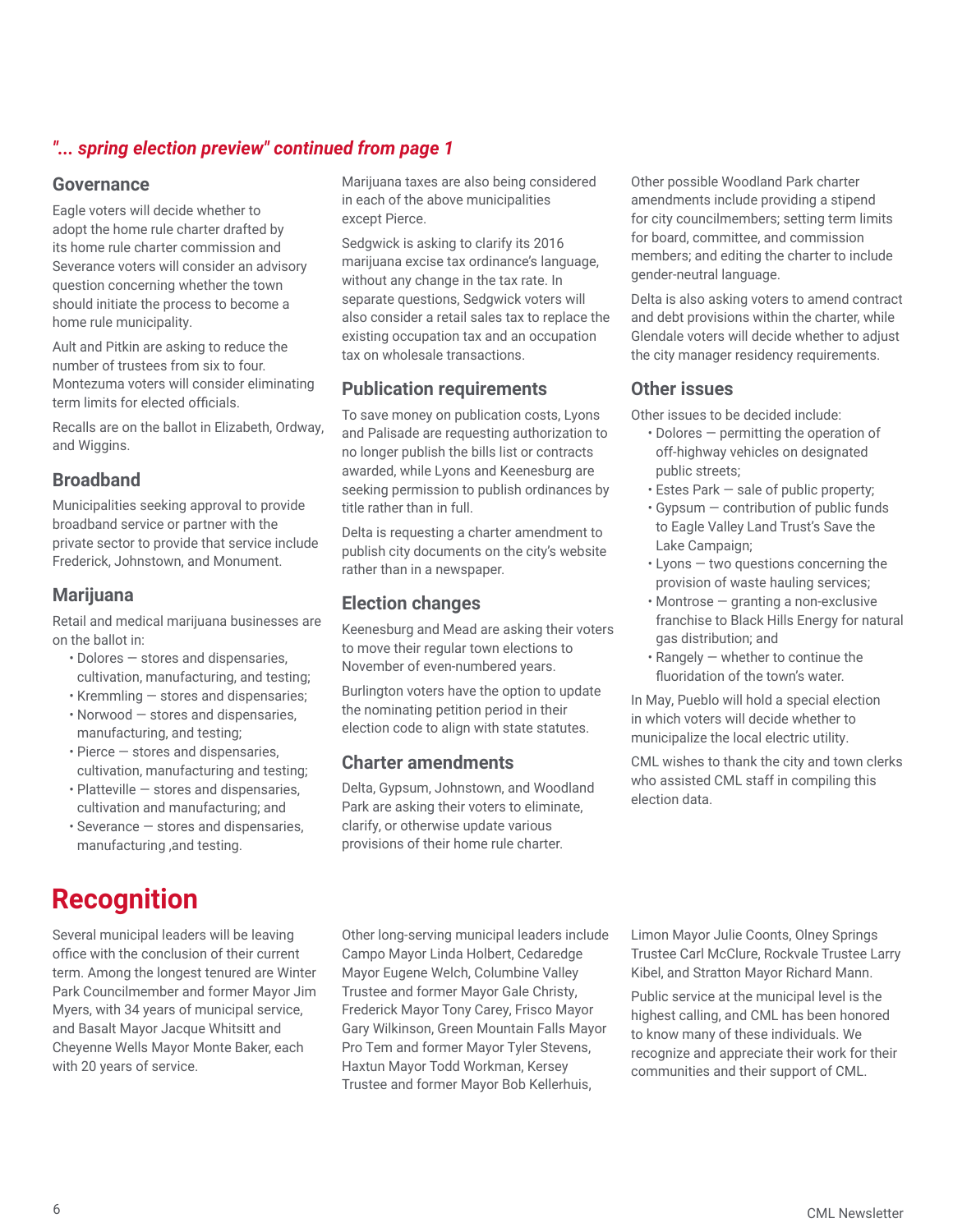## **Sam Mamet Good Governance Award**

In 2019, CML announced the creation of the Sam Mamet Good Governance Award in honor of retired CML Executive Director Sam Mamet.

"Sam was a tireless advocate for municipalities in his 40 years with CML, the last 14 as executive director," said Liz Hensley, CML Executive Board president and Alamosa councilmember. "He was dedicated to ensuring that the government closest to the people, and its elected officials and staff, demonstrated principles of good governance."

The award will be presented annually to one to three individuals who exemplify and seek to expand the application of principles of good governance, which may include:

- Efficiency and effectiveness of government
- Responsiveness to need
- Openness and transparency
- Respect for the rule of law
- Accountability to self and others
- Inclusivity
- Ethical behavior and conduct
- Innovation
- Representation of all constituencies
- Fiscal accountability

The award will be presented at the Thursday Luncheon during the CML Annual Conference in June. Recipients will be given a complimentary registration to the following year's annual conference and be invited to assist in presentation of the award to their successor or successors. A plaque containing the names of all recipients and the year of the award will be maintained at CML.

Any municipal elected official, staff member, or other individual in public service who exemplifies principles of good governance is eligible to receive the award. Eligible individuals may be presented for consideration through the completion and submission of a nomination via CML's website (*bit.ly/MametAward)*. CML Executive Board members and the CML executive director,

with approval from the CML Executive Board president, may also add nominees for consideration.

Final selection of the recipients will be made by the CML Executive Board at its regular April meeting prior to the 98thCML Annual Conference, and recipients will be notified and provided with a per diem reimbursement for expenses and one night of lodging the night before the award is given, if not already registered to attend the conference.

The online nomination form is available at *bit.ly/MametAward*, and the deadline for submissions is **March 31**. If someone in your community is deserving of consideration, please make sure to submit a nomination.

For questions, please contact CML Engagement and Communications Manager Sarah Werner at swerner@cml.org.

## **New Master of Public Administration cohort starting at Adams State University**

The Master of Public Administration (MPA) program at Adams State University is now accepting applications for a new cohort of students that will begin in May 2020.

The MPA at Adams State is a fully online degree that blends skills-based academic coursework with real-world practical experiences. Since it is online, there is no need to come to Alamosa at any time. This relatively new program was specifically designed to meet the needs of working professionals with busy lives. Each student is required to complete nine courses (27 hours total) and five practicums (nine hours total) to finish the program. Generally, that takes about two years to complete  $-$  so those entering in May 2020 will graduate in May 2022. Each semester, students enroll in two courses and a practicum experience that applies the material from the courses to a public or nonprofit setting. Of course, students are welcome to take one course at a time if they prefer, but it will take

much longer to earn the degree on that path. There is no thesis requirement; instead, everyone is required to complete a capstone practicum project.

While the program is designed for people who are working full-time, it is also open to students who are just at the beginning of their careers, as well as to those who are looking to move into the public/nonprofit sector. Many of the students in the program have been out of school for several years and most of them have never taken an online class, but Adams State works hard to provide orientation training and support, and more than 90% of the students who have started the program have either graduated or are still working toward their degrees.

It is also the most affordable MPA program in Colorado. Tuition is \$400 per credit hour, making the total cost of the degree \$14,400. There are no additional fees beyond the base price. In addition, each student who begins this summer will be offered a \$1,200 scholarship, which will cover the cost of the first course in the program. This will allow new students to try out the program and see if it meets their needs.

The application process is very straightforward. There is no GRE requirement. All you need to do is submit your online application, a résumé, a brief statement of purpose, copies of your official undergraduate transcript, and two letters of recommendation. Applications should be completed by mid-April for new admits to have time to complete their orientation and be ready to start with the cohort in summer semester. Classes begin on **May 11**.

To find out more about the program, or to get answers to your questions, contact Michael Mumper, Ph.D., at mmumper@adams.edu or at 719-588-9137.